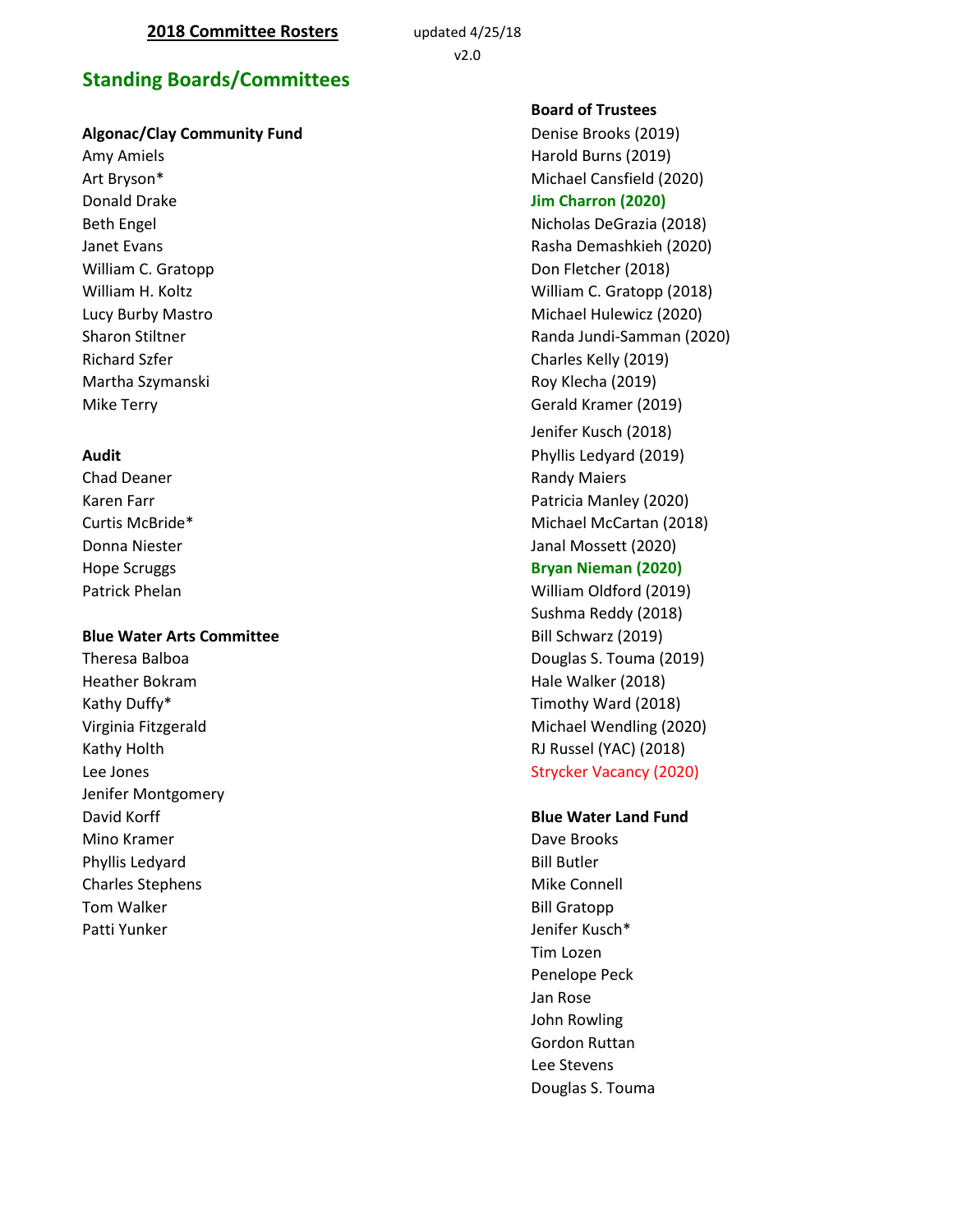Beth Engel\* Jessica Brown Martha Szymanski Jo Cassar Amber Voigt **Josh Chapman** 

#### **Charles F. Moore Fund Pete Lacey Pete Lacey**

Daniel Lockwood Donna Niester\* Randy Maiers **Key Account Contract Contract Contract Contract Contract Contract Contract Contract Contract Contract Contract Contract Contract Contract Contract Contract Contract Contract Contract Contract Contract Contrac** Lezlynne Moore

## **Citizens for St. Clair Fund** Alberta Conrad

Ralph Livingston Mike Mrozinski Mark McIntosh

Denise Brooks Randy Maiers Cathy Busdicker Lezlynne Moore Jo Cassar Chuck Staiger Lynn Griffor Megan Nyeste Marty Doorn and Marty Doorn and Marty Doorn and Marty Doorn and Marty Doorn and Marty Doorn and Marty Doorn and Marty Doorn and Marty Doorn and Marty Doorn and Marty Doorn and Marty Doorn and Marty Doorn and M Pete Spencer Brian Gwisdala Rachel Verschaeve Thomas Z. Harvey

## **Come Home Program** John Kendrick

Tim Biewer Michael Kimmerly Bob Funk John H. Minor Frank Guastella John Romine\* Lezlynne Moore Jennifer Posey **Executive** 

## **Community Capital Club (C3) Bill Schwarz - Treasurer**

Nicholas DeGrazia Tim Ward - At Large Geof Kusch Steve Schweihofer North Christian Communication of the Don Fletcher\* Jeff Thomson Chuck Kelly Hale Walker **Nights and Science and Science and Science and Science and Science and Science and Science and Science and Science and Science and Science and Science and Science and Science and Science and Science and Scienc** Michael Wendling\*

#### **Caimi Scholarship Complete Your Degree**

Geof Kusch

#### **Darin Conrad Memorial Scholarship**

Leo Colantuono Dr. Norbert Conrad Jessica Guyor Capac HS Counselor Crystal Jahn Melissa Hutchinson Nellissa Hutchinson Deb Klecha Denise Palmateer

## **DSLT Fund**

**College Access College Access Daniel Lockwood** 

#### Pete Lacey **Eastern Michigan Christian Foundation**

Jeff Kaczperski

Donna Russel-Kuhr Mike Cansfield - Chair Hale Walker\* Randa Jundi-Samman - Vice Chair Patti Manley - Secretary Harold Burns **Mike Hulewicz** - At Large Michael Cansfield **Nicholas DeGrazia - At Large** 

#### Bryan Nieman **Executive Compensation**

Bill Schwarz Michael Cansfield (Ex Officio)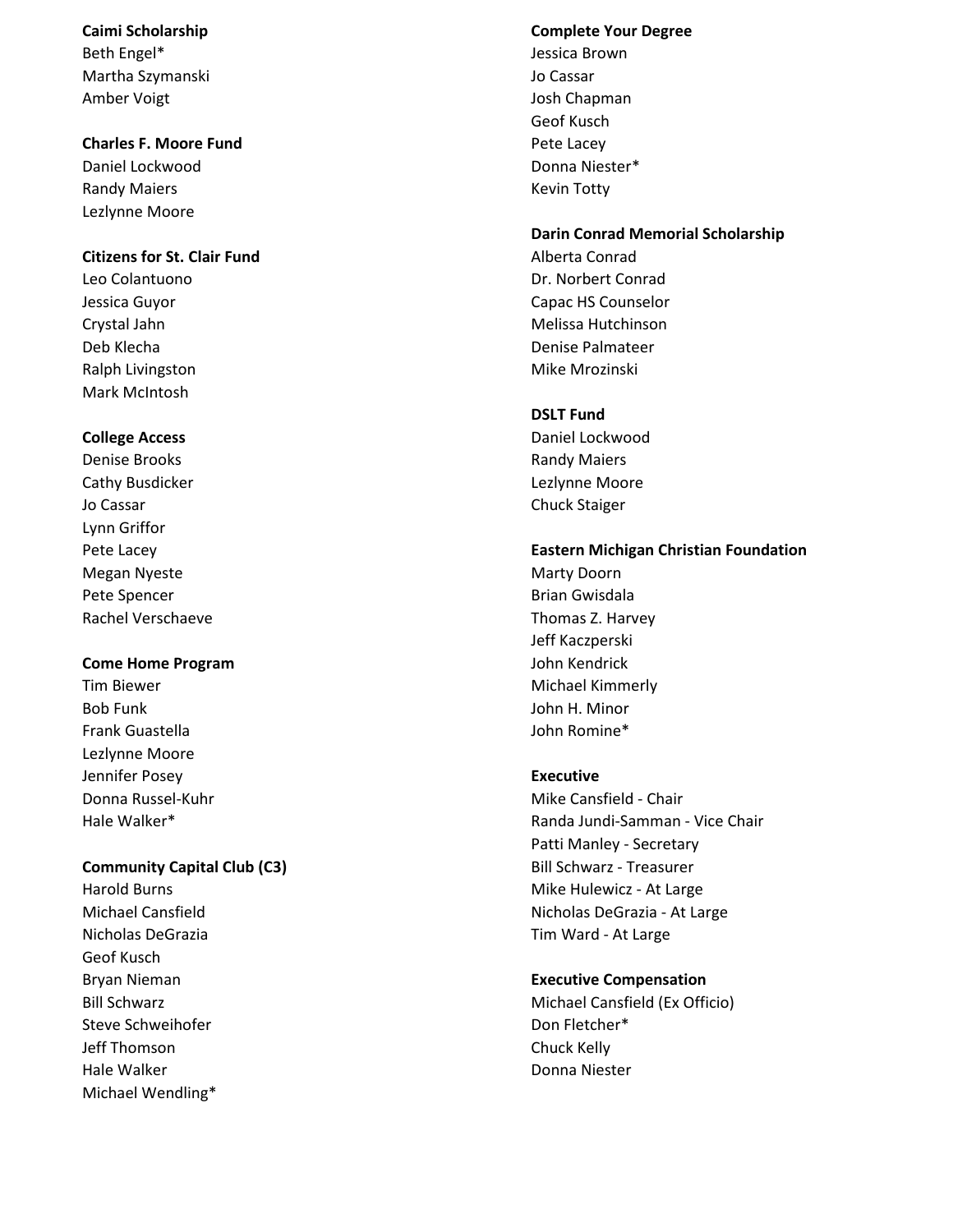#### **Finance & Investments Legal Advisory**

Harold Burns (2020) No. 3 (2020) Steven Hill Steven Hill Steven Hill Steven Hill Steven Hill Steven Hill Steven Hill Steven Hill Steven Hill Steven Hill Steven Hill Steven Hill Steven Hill Steven Hill Steven Hill Steven Hi James Charron (2019) **Douglas S. Touma** \* Nicholas DeGrazia\*\* (2020) Don Fletcher (2018) **Mary Moore Fund** Roy Klecha (2018) **Daniel Lockwood** Geof Kusch (2019) **Randy Maiers Randy Maiers Randy Maiers** Kyle Lawrence (2020) Lezlynne Moore Daniel Lockwood (2019) Chuck Staiger Patricia Manley (2020) Bill Schwarz\* (2019) Duncan Smith (2020) Deem Bolydreff Timothy Ward (2018) Tamara Czachowski

Chuck Kelly (2019) John Kendrick Roy Klecha (2022) **Brian Moran**\* Phyllis Ledyard (2019) Danny Negin Michael McCartan (2025)

Lindsay Adams-Fitchett (2018) Gerald Kramer Denise Brooks (2020) and the Canstillation of the Michael Cansfield Rasha Demashkieh (2020) Robert Khabbaz (2020) James Copping Phyllis Ledyard (2018) The Contract Contract Contract Contract Contract Contract Contract Contract Contract Contract Contract Contract Contract Contract Contract Contract Contract Contract Contract Contract Contract Contra Michael McCartan (2019) Michael Margaret Hale Jonathan Meldrum (2019) Nancy Marcero Gigi Mericka (2020) John Monaghan Bryan Neiman (2018) **Robert Nickerson** Robert Nickerson Rob Patterson (2019) Teresa O'Donnell Ellen Ross (2020) Father Salvatore Palazzolo John Tomlinson (2018) **Paul Richter** Paul Richter S. Douglas Touma (2019) S. Douglas Touma (2019) S. Douglas Tim Wilkins Kanchan Wankhede (2020) Jim Wood Hale Walker\* (2019) Michael Wendling (2020) **St. Clair Foundation Fund** Mary Whaling (2019) **Bill Cedar** 

## **H & H Whiting Memorial Fund Lynn Griffor**

Daniel Lockwood Dan Lockwood Randy Maiers **Randy Maiers Randy Maiers Randy Maiers Randy Maiers** Lezlynne Moore Chuck Staiger

## Steve Schweihofer (2020) **Marysville Community Endowment Fund**

Scott Forster **Governance** Lesley Green

#### Janal Mossett (2025) **Randy Sugars Memorial Scholarship**

Donna Niester (2025) 2 Members of the Sugars Family William Oldford\* (2022) St. Clair High School Counselor Douglas S. Touma (2019) St. Clair High School Teacher Mike Wendling (2022) Mike Wendling (2022)

## **Grants Real Estate**

# Steve Disser (2018) **Rene Desmarais Memorial Fund**

# James Downey